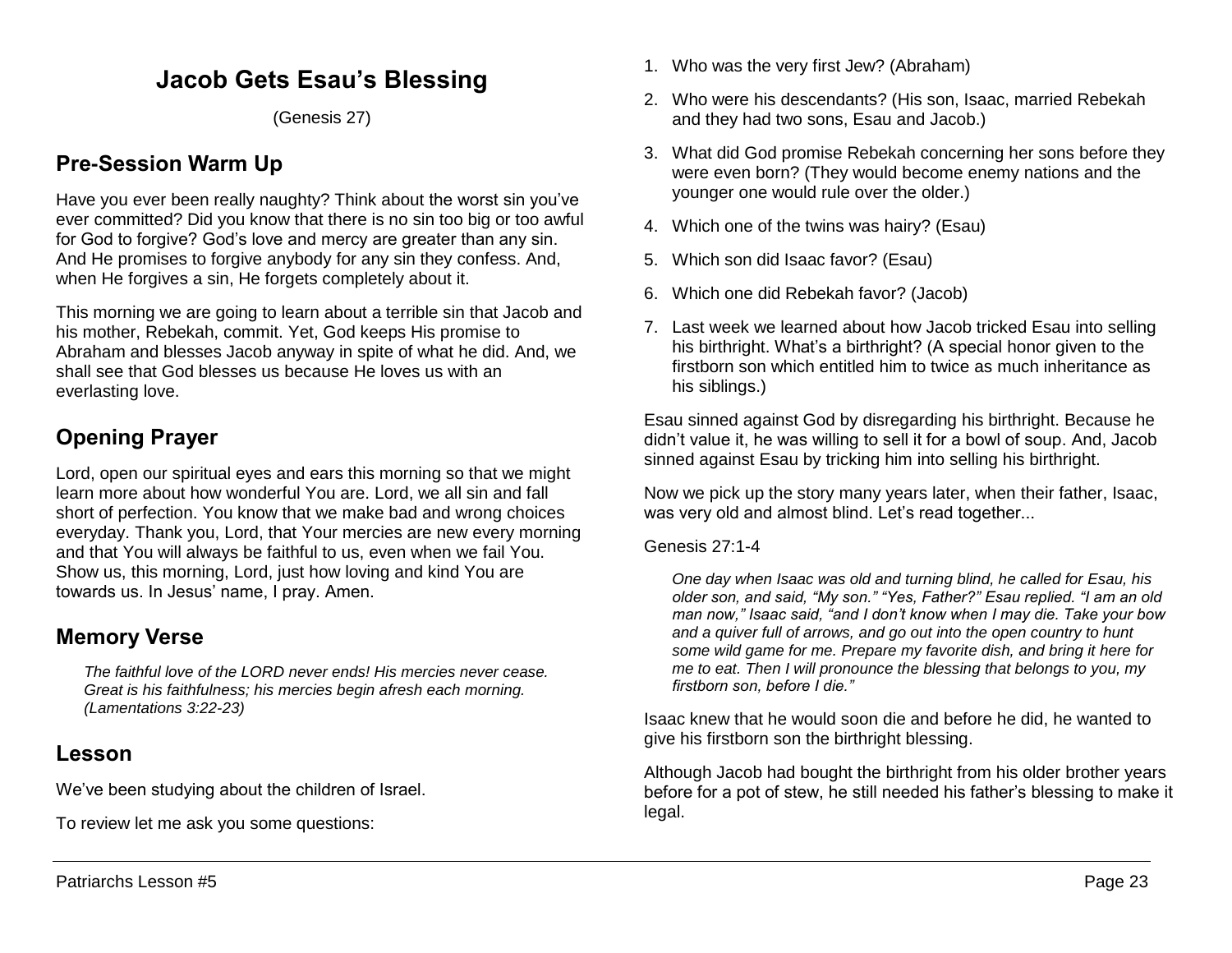But Rebekah was listening and she knew that God had told her, before the boys were even born, that Jacob would be ruler over Esau.

#### Genesis 27:5-7

*But Rebekah overheard what Isaac had said to his son Esau. So when Esau left to hunt for the wild game, she said to her son Jacob, "Listen. I overheard your father say to Esau, 'Bring me some wild game and prepare me a delicious meal. Then I will bless you in the LORD's presence before I die.'"*

Rebekah failed to trust that God could accomplish His goals. So, she took matters into her own hands and came up with a plan...

#### Genesis 27:8-10

*Now, my son, listen to me. Do exactly as I tell you. Go out to the flocks, and bring me two fine young goats. I'll use them to prepare your father's favorite dish. Then take the food to your father so he can eat it and bless you before he dies."* 

Rebekah came up with a plan to help God. She quickly devised a plan to trick her husband into blessing her favorite son, Jacob. She did something wrong to try to bring about what God had already said would happen. She didn't want to do a bad thing; she was trying to help God out! But listen, kids, it is NEVER right to do wrong.

Let's say you know of a family that was really poor. They do not even have enough money to buy food to eat. You can see their needs and you want to help them out. So, you decide to steal some food from the grocery store. When you steal for a good purpose like that does it make it right? No! It is NEVER right to do wrong.

Unfortunately, Jacob wasn't concerned about doing a wrong thing. He was more afraid of getting caught by his dad...

#### Genesis 27:11-12

*"But look," Jacob replied to Rebekah, "my brother, Esau, is a hairy man, and my skin is smooth. What if my father touches me? He'll see that I'm trying to trick him, and then he'll curse me instead of blessing me."* 

Jacob seemed more worried about getting caught than about doing what was right. He didn't seem concerned about the dishonesty of his mother's plan; instead he was more afraid of getting in trouble with his earthly dad than with God, the Father.

If you are ever worried about getting caught, you are probably not doing something that is honest. You need to let your fear of getting caught be a warning to do right.

#### Genesis 27:13

*But his mother replied, "Then let the curse fall on me, my son! Just do what I tell you. Go out and get the goats for me!"*

Rebekah and Jacob had become so wrapped up in this plan that they no longer saw clearly what they were doing. Sin had trapped them. And Jacob did what his mother told him to do. He brought her the goats and she fixed the meat his father's favorite way.

#### Genesis 27:14-17

*So Jacob went out and got the young goats for his mother. Rebekah took them and prepared a delicious meal, just the way Isaac liked it. Then she took Esau's favorite clothes, which were there in the house, and gave them to her younger son, Jacob. She covered his arms and the smooth part of his neck with the skin of the young goats. Then she gave Jacob the delicious meal, including freshly baked bread.* 

Rebekah made a pair of gloves from the hairy skin of the goats and she also fastened a strip of the hairy skin around his neck.

#### Genesis 27:18

*So Jacob took the food to his father. "My father?" he said. "Yes, my son," Isaac answered. "Who are you—Esau or Jacob?"*

Isaac wanted to make sure which son was in the room with him...

#### Genesis 27:19-20

*Jacob replied, "It's Esau, your firstborn son. I've done as you told me. Here is the wild game. Now sit up and eat it so you can give me your*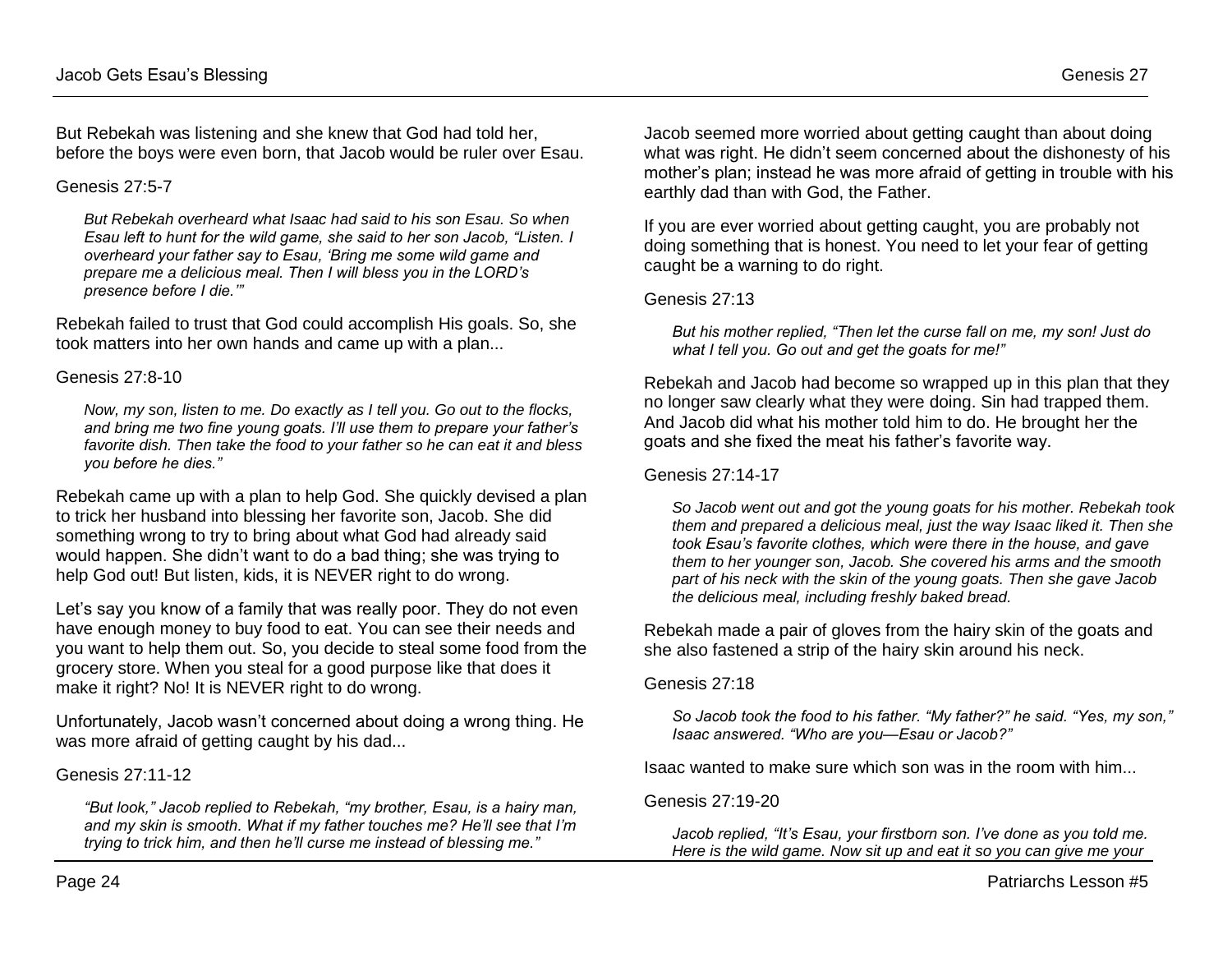*blessing." Isaac asked, "How did you find it so quickly, my son?" "The LORD your God put it in my path!" Jacob replied.* 

Jacob lied! He told a bold-faced lie to his father!

Genesis 27:21-23Then Isaac said to Jacob, "Come closer so I can touch you and make sure that you really are Esau." So Jacob went closer to his father, and Isaac touched him. "The voice is Jacob's, but the hands are Esau's," Isaac said. But he did not recognize Jacob, because Jacob's hands felt hairy just like Esau's. So Isaac prepared to bless Jacob.

So Isaac thought it was Esau and gave Jacob this blessing...

### Genesis 27:29

*May many nations become your servants, and may they bow down to you. May you be the master over your brothers, and may your mother's sons bow down to you. All who curse you will be cursed, and all who bless you will be blessed."*

This blessing has come down through the children of Israel right to this day. Everyone who curses the people of Israel is cursed by God and those that bless them are blessed by God.

As soon as Isaac blessed Jacob, Esau came in with the meat for his father and he found out he was too late.

### Genesis 27:30

*As soon as Isaac had finished blessing Jacob, and almost before Jacob had left his father, Esau returned from his hunt.*

When Esau found out he was too late, he was very unhappy. He asked his father for a blessing also...

### Genesis 27:34-36

*When Esau heard his father's words, he let out a loud and bitter cry. "Oh my father, what about me? Bless me, too!" he begged. But Isaac said, "Your brother was here, and he tricked me. He has taken away your blessing." Esau exclaimed, "No wonder his name is Jacob, for now he* 

*has cheated me twice. First he took my rights as the firstborn, and now he has stolen my blessing. Oh, haven't you saved even one blessing for me?"* 

But, Isaac said it was too late.

### Genesis 27:37

*Isaac said to Esau, "I have made Jacob your master and have declared that all his brothers will be his servants. I have guaranteed him an abundance of grain and wine—what is left for me to give you, my son?"* 

This really upset Esau...

#### Genesis 27:41

*From that time on, Esau hated Jacob because their father had given Jacob the blessing. And Esau began to scheme: "I will soon be mourning my father's death. Then I will kill my brother, Jacob."*

Esau threatened that as soon as his father died he would go after Jacob to kill him. Jealous anger blinds us from seeing the blessings we have. When Esau lost the valuable family blessing, his future suddenly changed. Esau was so angry at Jacob that he failed to see his own wrong in giving away the birthright in the first place. So Rebekah told Jacob to flee for his life.

### Genesis 27:42

*But Rebekah heard about Esau's plans. So she sent for Jacob and told him, "Listen, Esau is consoling himself by plotting to kill you*

So Jacob had to run for his life!

Let's talk about the consequences of sins:

**Rebekah** suffered for her bad choice; she never got to see her beloved son Jacob ever again.

**Esau** suffered for selling his birthright for a pot of stew! He became bitter and angry and eventually became the founder of an enemy nation, just like God had told Rebekah before the twins were born.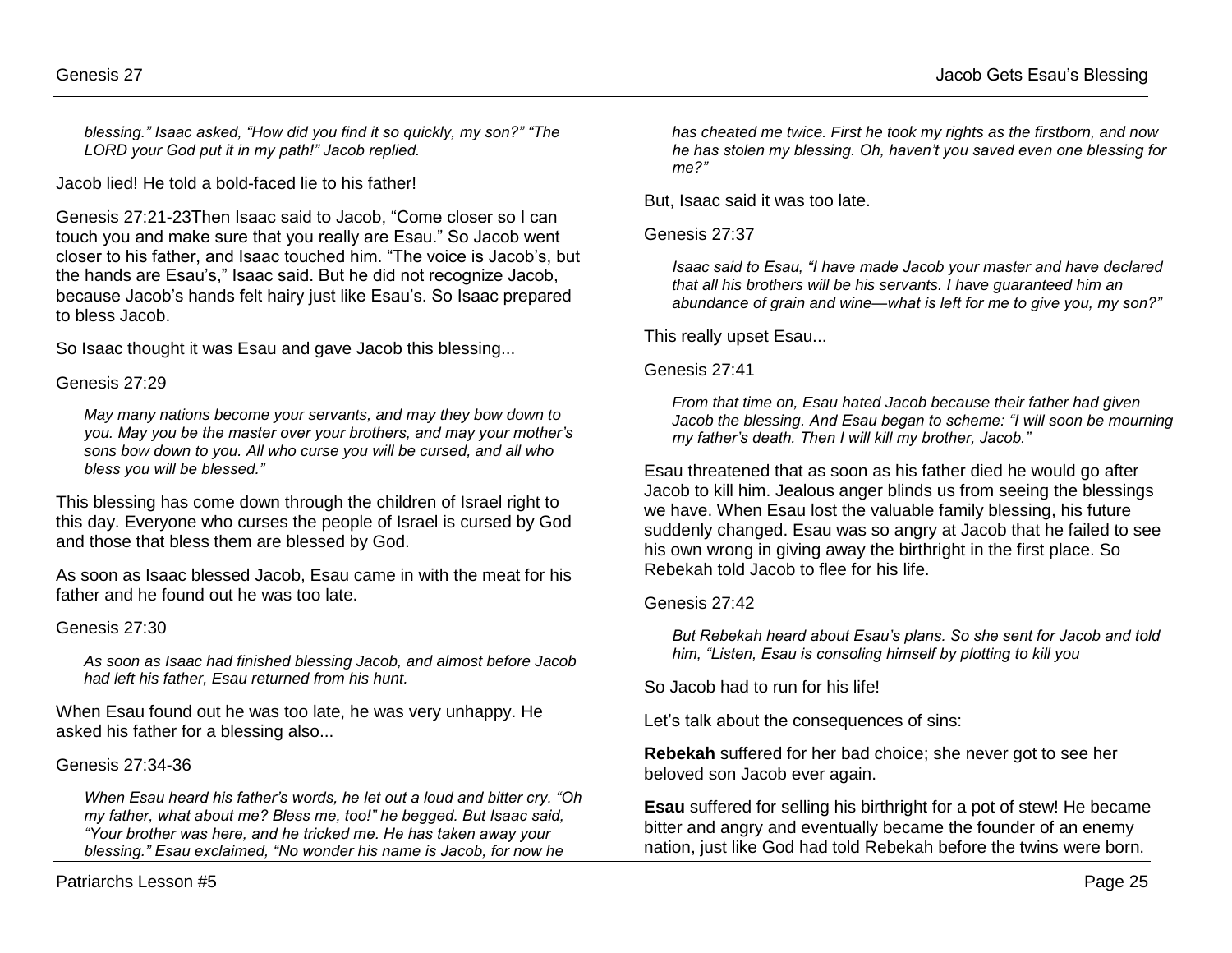**Jacob** paid a huge price for carrying out this dishonest plan:

- He never got to see his mother again.
- His brother wanted to kill him.
- His family became torn by strife.
- He was separated from his family for many years.

Jacob would have received the birthright and blessing anyway; God had promised it and God always comes through with His promises. Imagine how different his life would have been had he and his mother waited for God to work His way, in His time.

Later on Jacob and Esau get reunited and reconciled to one another. And God forgives them for their sinful ways.

It is never right to wrong. But this is how God's promise to Abraham got passed down first to his son, Isaac, then to his grandson, Jacob.

Let's read the blessing together…

### Genesis 28:3-4

*May God Almighty bless you and give you many children. And may your descendants multiply and become many nations! May God pass on to you and your descendants the blessings he promised to Abraham. May you own this land where you are now living as a foreigner, for God gave this land to Abraham."* 

God can and does make all things work together for good for those who love Him and are called according to His purpose.

Once again, let me point out that God's blessings come to us not because we've done good things; not because we're so righteous and holy; they come to us because God chooses to bless us. He loves us with an everlasting love. And, nothing we do or don't do can change His mind about us. Isn't that something to thank Him for? Let's thank Him together right now!

# **CLOSING PRAYER**

Father, we are so glad You are loving and forgiving. Thank You for sending Jesus who has taken the punishment for our sins when He died on the cross. God, help us to appreciate all You've done for us in making it possible to be with You in Heaven. Lord, we don't want to take our blessings lightly, like Esau did. He sold his birthright for a pot of stew. Don't let us be tempted to sell our birthright for something the world has to offer us.

Help us also, Lord, to always be truthful. Don't let us follow Jacob's example of being a deceiver. And thank You, Lord, for making all things work together for good for those who love You and are called according to Your purpose -- even our sins and the bad choices we make. In Jesus' name, I pray. Amen.

# **LEARNING ACTIVITIES**

# **CRAFT CORNER**

Make a journal – a blessing book where the children can either write a "Thank You" note to Jesus or draw pictures of all the blessings they have.

# **GAME CENTER**

## *Ping Pong Ball Toss*

Write point numbers in the cups of two egg cartons. Place the two cartons long sides together. Divide the children into two teams. Give a child from each team 3 tosses of the ball for every right answer. The team with the highest points gets two pieces of candy while the other team gets one piece.